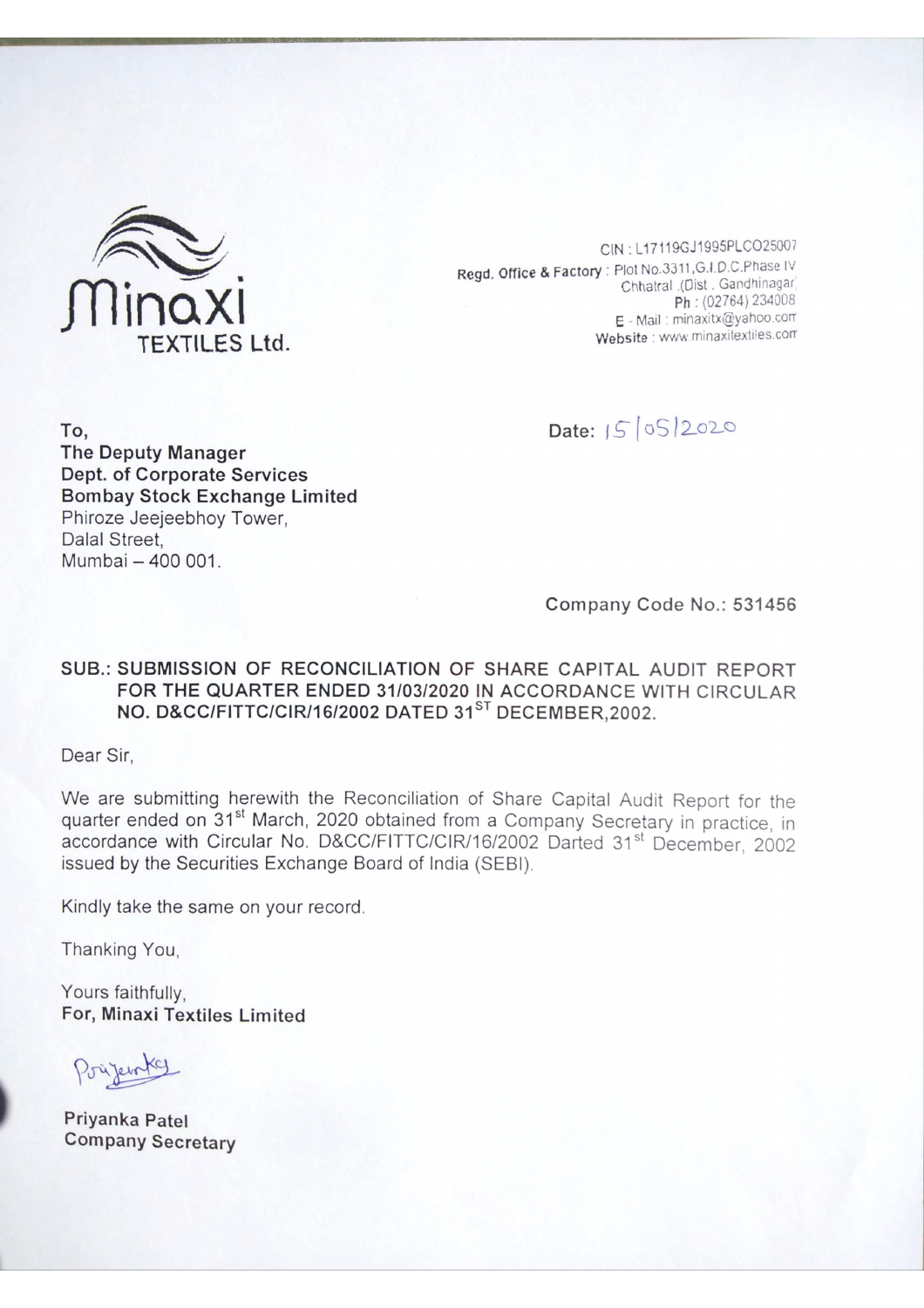#### **ASHOK P. PATHAK & CO. COMPANY SECRETARIES**

## F/904, Titanium City Centre, 100 ft. Anand Nagar Road, Near Indian Oil Petrol Pump, Satellite, Ahmedabad-380015

**RECONCILIATION OF SHARE CAPITAL AUDIT**  [Regulation 76 of the SEBI (Depositories and Participants) Regulations, 2018]

+91 09327002122 csashokppathak@gmail.com

+91 79 26934123

(11&15)

| 1.  | <b>For Quarter Ended</b>                                                 | 31-03-2020                                   |                                                     |
|-----|--------------------------------------------------------------------------|----------------------------------------------|-----------------------------------------------------|
| 2.  | <b>ISIN</b>                                                              | INE952C01028                                 |                                                     |
|     |                                                                          |                                              |                                                     |
| 3.  | Face Value                                                               | $1/-$ each                                   |                                                     |
|     |                                                                          |                                              |                                                     |
| 4.  | Name of the Company                                                      | <b>Minaxi Textiles Limited</b>               |                                                     |
|     |                                                                          |                                              |                                                     |
| 5.  | <b>Registered Office</b>                                                 | Kalol, Dist.: Gandhinagar - 382729, Gujarat. | Plot No.3311, G.I.D.C., Phase-IV, Chhatral, Taluka: |
|     |                                                                          |                                              |                                                     |
| 6.  | <b>Correspondence Address</b>                                            | Kalol, Dist.: Gandhinagar - 382729, Gujarat. | Plot No.3311, G.I.D.C., Phase-IV, Chhatral, Taluka: |
|     |                                                                          |                                              |                                                     |
| 7.  | Telephone & Fax Nos.                                                     | Telephone: (02764) 234008 Fax: -             |                                                     |
|     |                                                                          |                                              |                                                     |
| 8.  | <b>Email Address</b>                                                     | minaxitx@yahoo.com                           |                                                     |
|     |                                                                          |                                              |                                                     |
| 9.  | Names of the Stock Exchange where<br>the Company's securities are listed | Bombay Stock Exchange Limited                | (BSE)                                               |
|     |                                                                          |                                              |                                                     |
|     |                                                                          | Number of shares                             | % of Total                                          |
| 10. | <b>Issued Capital</b>                                                    | 61800000*                                    | 100.00%                                             |
| 11. | Listed Capital (Exchange-wise) BSE<br>(As per Company's Record)          | 49416000                                     | 79.96%                                              |
|     |                                                                          |                                              |                                                     |
| 12. | Held in dematerialized form in CDSL                                      | 8769086                                      | 14.19%                                              |
| 13. | Held in dematerialized from in NSDL                                      | 38776914                                     | 62.75%                                              |
| 14. | Physical                                                                 | 1870000                                      | 3.02%                                               |
|     |                                                                          |                                              |                                                     |
| 15. | Total No. of shares (12+13+14)                                           | 49416000                                     | 79.96%                                              |
|     |                                                                          |                                              |                                                     |
| 16. | Reason for difference if any, between (10& 11), (10&15),                 |                                              | *There is a difference of                           |

**Contd…2** 

12384000 shares in (10&11) and (10&15) as the shares are forfeited.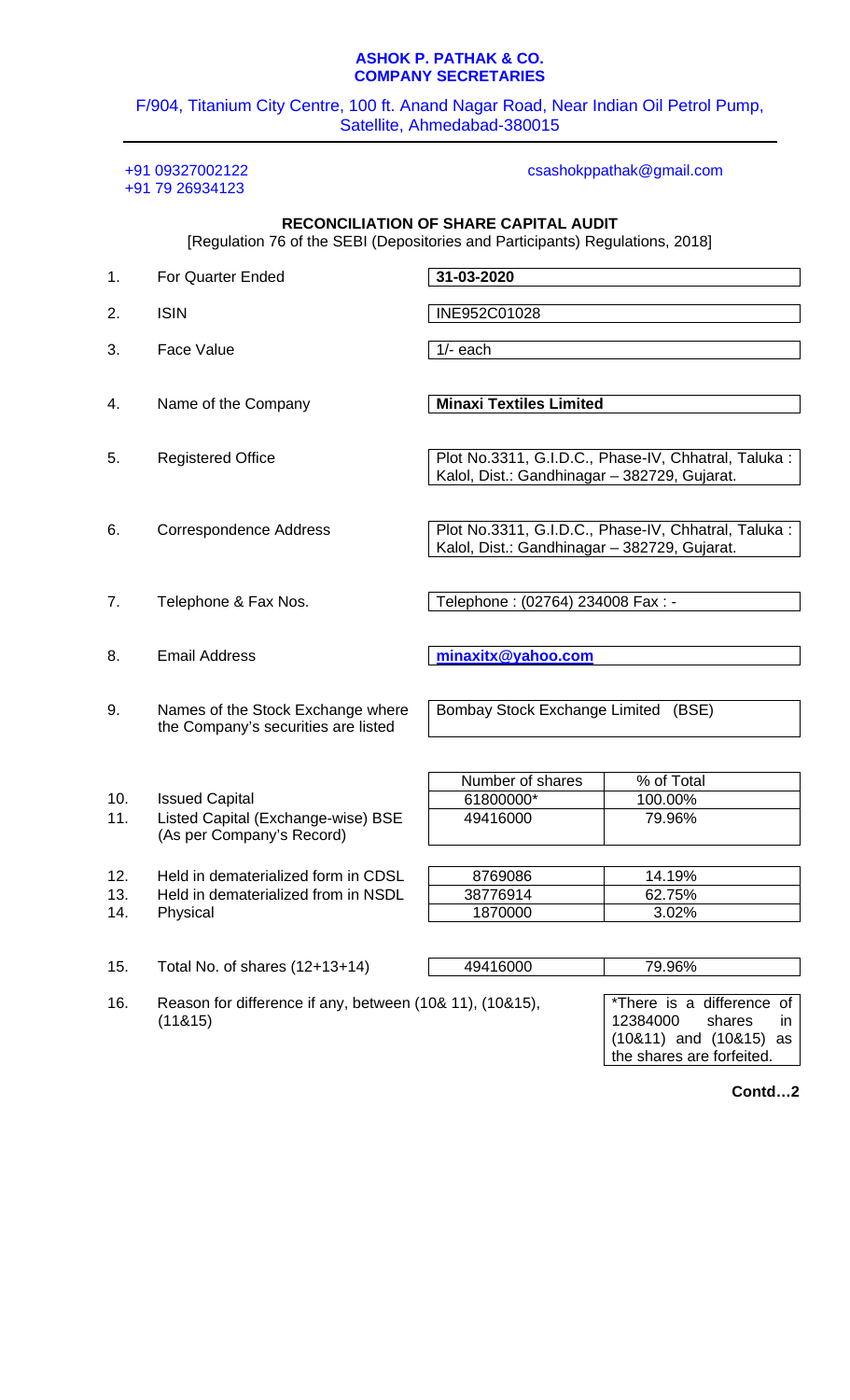#### **ASHOK P. PATHAK & CO. COMPANY SECRETARIES**

## F/904, Titanium City Centre, 100 ft. Anand Nagar Road, Near Indian Oil Petrol Pump, Satellite, Ahmedabad-380015

# +91 79 26934123

## +91 09327002122 csashokppathak@gmail.com

#### **…// 2 //…**

17. Certifying the details of changes in share capital during the quarter under consideration as per Table Show

| <b>Particulars</b>                            | No. of<br>shares | Applied/<br>Not applied<br>for listing | Listed on<br><b>Stock</b><br><b>Exchanges</b><br>(Specify<br>Names) | <b>Whether</b><br>intimated to<br><b>CDSL</b> | Whether<br>intimated<br>to NSDL | In-principal<br>approval<br>pending<br>for SE<br>(Specify<br>Names) |
|-----------------------------------------------|------------------|----------------------------------------|---------------------------------------------------------------------|-----------------------------------------------|---------------------------------|---------------------------------------------------------------------|
| <b>Rights</b>                                 | Nil              | Nil                                    | N.A.                                                                | N.A.                                          | N.A.                            | N.A.                                                                |
| <b>Bonus</b>                                  | Nil              | Nil                                    | N.A.                                                                | N.A.                                          | N.A.                            | N.A.                                                                |
| Preferential                                  | Nil              | Nil                                    | N.A.                                                                | N.A.                                          | N.A.                            | N.A.                                                                |
| <b>Issue</b>                                  |                  |                                        |                                                                     |                                               |                                 |                                                                     |
| <b>ESOPs</b>                                  | Nil              | <b>Nil</b>                             | N.A.                                                                | N.A.                                          | N.A.                            | N.A.                                                                |
| Amalgamation                                  | Nil              | Nil                                    | N.A.                                                                | N.A.                                          | N.A.                            | N.A.                                                                |
| Conversion                                    | Nil              | Nil                                    | N.A.                                                                | N.A.                                          | N.A.                            | N.A.                                                                |
| <b>Buyback</b>                                | Nil              | Nil                                    | N.A.                                                                | N.A.                                          | N.A.                            | N.A.                                                                |
| Capital                                       | Nil              | Nil                                    | N.A.                                                                | N.A.                                          | N.A.                            | N.A.                                                                |
| Reduction                                     |                  |                                        |                                                                     |                                               |                                 |                                                                     |
| Forfeiture                                    | Nil              | Nil                                    | N.A.                                                                | N.A.                                          | N.A.                            | N.A.                                                                |
| Other<br>Any<br>(Initial)<br>Public<br>Offer) | Nil              | Nil                                    | N.A.                                                                | N.A.                                          | N.A.                            | N.A.                                                                |

18. Register of Members is updated (Yes/No) The Contract of Members is updated (Yes/No) If not, updated up to which date

- 19. Reference of previous quarter with regards to excess dematerialized shares, if any
- 20. Has the company resolved the matter mentioned in Point No.19 above in the current quarter? If not, reason why?

N.A.

N.A.

21. Mentioned the total no. of requests, if any, confirmed after 21 days and the total no. of request pending beyond 21 days with the reason for delay

| Total No. of<br>requests |  | demat $\vert$ No. of request $\vert$ No. of shares |     | Reason for delay |  |
|--------------------------|--|----------------------------------------------------|-----|------------------|--|
| Confirm after 21 days    |  | Nil                                                | Nil | Not applicable   |  |
| Pending for more than    |  | Nil                                                | Nil | Not applicable   |  |
| 21 days                  |  |                                                    |     |                  |  |

22. Name, Telephone & Fax No. of the Compliance Officer of the Company

| 22. |                                   | Name, Telephone & Fax No. of the   Ms. Priyanka M. Patel, Company Secretary and |
|-----|-----------------------------------|---------------------------------------------------------------------------------|
|     | Compliance Officer of the Company | Compliance Officer.                                                             |
|     |                                   | Membership No.: A 43013                                                         |
|     |                                   | Date of Appointment: 01.12.2018.                                                |
|     |                                   | Tel. No.: (02764) 234008, Fax. No.: -                                           |
|     |                                   | Mobile No.: 9979874372                                                          |
|     |                                   | Email ID: minaxitx@yahoo.com                                                    |
|     |                                   |                                                                                 |

**Contd…3**